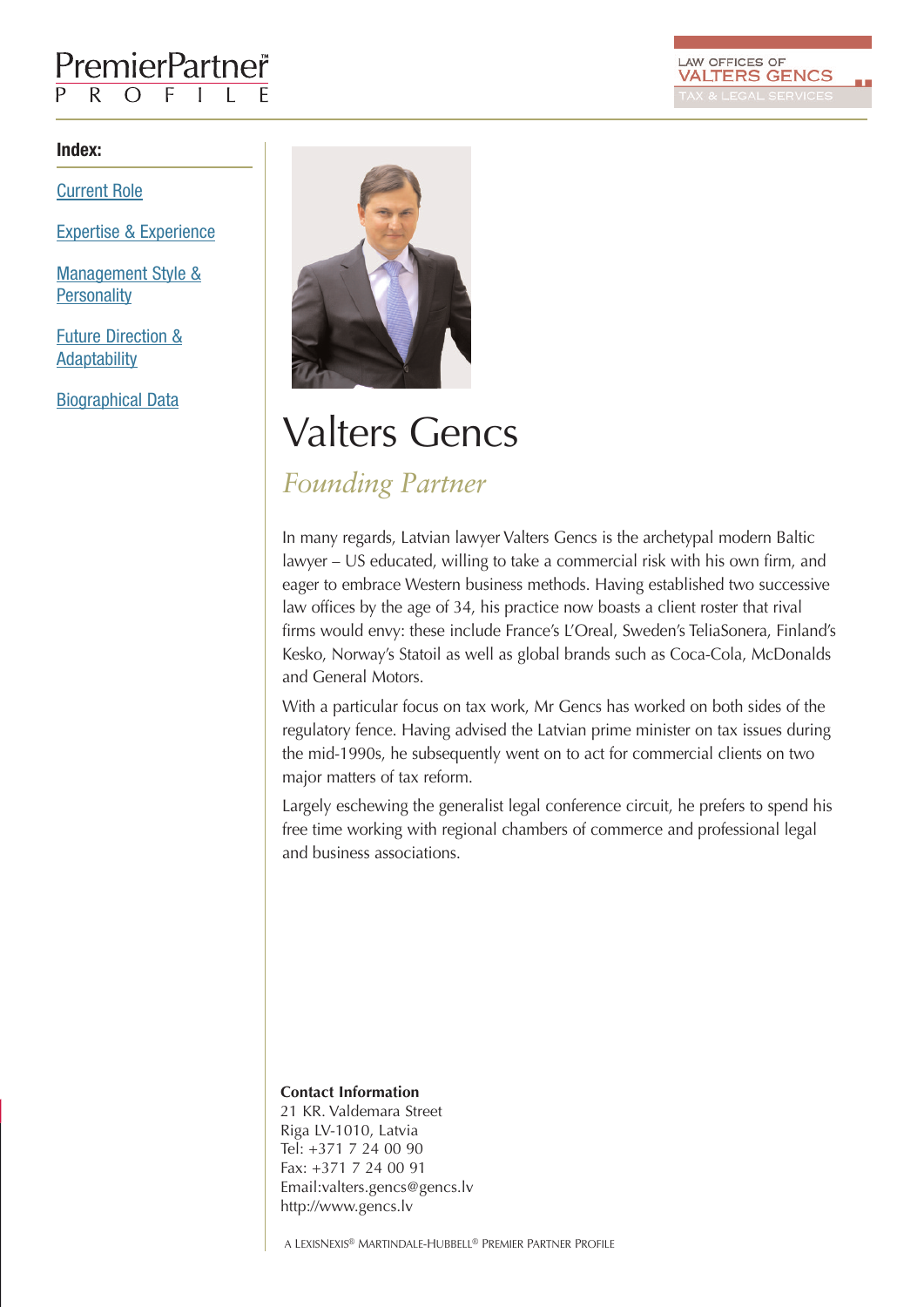# <span id="page-1-0"></span>**CURRENT ROLE**

Despite being less than 40 years' old, Valters Gencs has had an eventful and high-profile career. After studying law at Latvia's Law School in the early 1990s and for an LLM in Chicago, he effectively founded and ran two successive legal practices. Between 1996 and 2000, he was a director of tax and legal services for Ernst & Young in Latvia. Then, as the associated accountancy-law firm business model became less popular post Sarbanes-Oxley, he founded a new, independent, law firm, The Law Firm of Valters Gencs in 2002. For Mr

Gencs, the gamble of establishing an independent law firm paid off almost the entire Ernst & Young legal team from Latvia joined his new firm.

#### **The practical practitioner**

Although he is the firm's sole partner, Valters Gencs is very much a practicing lawyer. Today, he estimates that he spends up to 70 per cent of his time on fee-earning, and has made a conscious decision to

'outsource' as many of his firm's administrative functions as possible. "I'm in court for three days next week," he says, by way of illustration.

#### **Rainmaker and academic**

In addition to fee-earning work, Mr Gencs also acts as the firm's main "rainmaker" and chief marketeer. As part of this role, he is extremely active on the international business circuit, belonging to an "alphabet soup" of professional associations. These include The American Intellectual Property Law Association and the European Communities Trade Mark Association. However, unlike other practitioners of a similar age, he has largely avoided the lawyer-led international organisations such as the IBA. Instead, he prefers to work with 'business-led' organisations, such as regional chambers of commerce. He is also lectured on tax and commercial law issues at the Stockholm School of Economics in Riga.

*"Clients often tell us that we act more like management consultants than lawyers,"*

## **EXPERTISE AND EXPERIENCE**

Not surprisingly, given his Earnest & Young background, tax law has played a major part in Mr Gencs' professional life. He was a founding signatory of the Swedish Chamber of Commerce in Latvia, created in 1996, and sat on the Foreign Investors Council in Latvia tax committee for many years. During his career, he has also scored several notable victories over the Latvian government in relation to tax law – ironic considering he once belonged to a government working group on tax, appointed by the then Latvian Prime Minister Andris Škele.

His first major interaction with the Latvian government was as an advisor to the Foreign Investors' Council (FICIL) in Latvia. This group was established in 1998 by several major regional international companies to campaign for a more favourable regulatory regime for foreign investors in the country. As the FICIL's Head of Tax, Mr Gencs played a leading role in negotiating the reform of

his country's VAT regime. While this reform was a necessary part of the country's preparation for EU accession, Mr Gencs can also make the unusual claim of being partially responsible for his government's subsequent budget deficit. While the introduction of the new VAT regime went relatively smoothly, the government failed to accurately predict the shortfall in revenue the changes would produce.

#### **A supreme battle**

More recently, Mr Gencs spent five years battling the Latvian State Revenue Service (SRS) on behalf of Coca-Cola. This was a test case to determine the taxable status of prizes offered by the soft drinks company to competition winners. When the dispute first began in 1999, the tax status of such gifts was unknown – no official guidelines had ever been produced. Eventually, the SRS's claim – plus an additional penalty charge for an equivalent amount - was thrown out by the country's Supreme Court, after the SRS tried to change the legal basis of its argument. For Mr Gencs, this case was important for two main reasons: "The first was that, if we had lost the case, Coca-Cola would have had to pay out substantial amounts of money," he says. "But just as importantly, this was an important test case in relation to the Latvian tax status of the company's global marketing strategy."

#### **Tax haven**

Mr Gencs is eager to promote Latvia as a favorable base for both regional companies and business executives. "We advise large numbers of Swedish executives, who just aren't willing to pay tax rates of 75 per cent, on their tax planning. From a business point of view, it definitely helps Latvia to be surrounded by countries with high tax regimes." He also points out that a new tax regime, introduced in 2003, made it advantageous for shipping companies to register their vessels with The Latvian Ship Register. "We acted on the first registration," he says.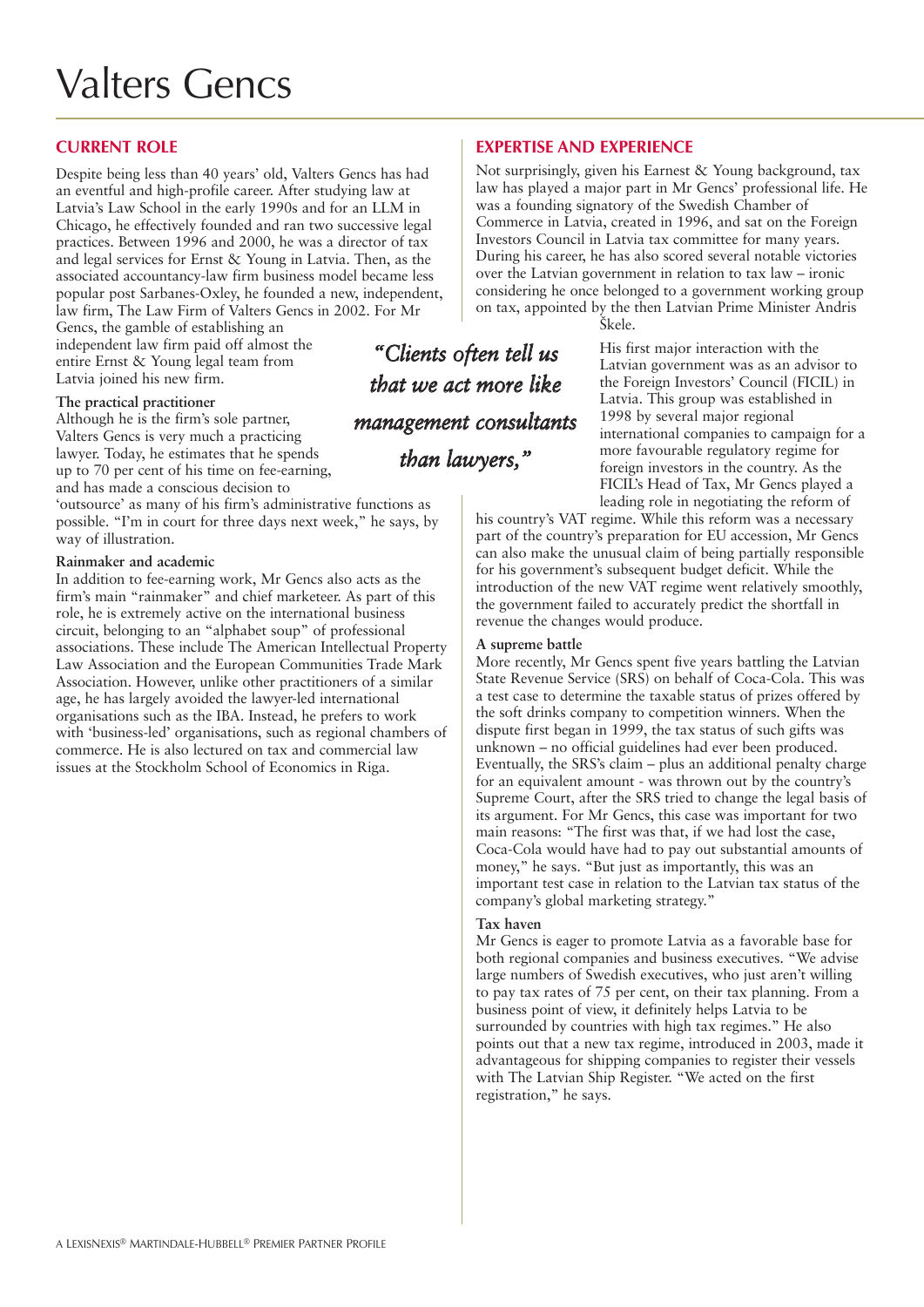#### <span id="page-2-0"></span>**MANAGEMENT STYLE AND PERSONALITY**

Regardless of being the founding and sole partner of an 11 lawyer practice, Mr Gencs is very much a 'hands on' practitioner. Having built up his practice, he is not someone who is willing to give up fee-earning to become a glorified office administrator because of the success of his practice. In fact, Mr Gencs comfortably walks the precarious line of rainmaker and doer.

#### **Overseer not overzealous**

As a result, the firm's clients can expect that Mr Gencs will play a supervisory role on most matters that his firm is involved in. Typically, he will put together the team of lawyers who will act on a particular transaction, and also take overall responsibility for quality control. However, having recruited a talented team of young lawyers, whose number includes several former government lawyers and in-house counsel, he does not insist on reviewing all work carried out by his team before it is

sent to clients. "We operate a 'four eyes' insurance policy to guarantee the quality of our work," he says. "All work is reviewed by at least two people before it is sent to the client."

#### **Marketing mogul**

While he clearly enjoys practicing as a lawyer, Mr Gencs does not give the impression of being unduly academic in his approach to his work. In reality, this is not surprising, given his "multidisciplinary background" and long-term exposure to Anglo Saxon business methods. For clients, this approach manifests itself in several ways: firstly, Mr Gencs is an exceptionally prolific marketeer. Not only does he speak at numerous business conferences and events, his firm produces so many marketing initiatives that clients may be forgiven for thinking his firm is twice the size it actually is. "We produce tax seminars and four newsletters per year," he says, proudly. "We've also produced a book - Doing Business in Latvia."

#### **Pragmatic and systematic**

His approach to offering legal advice is similarly informal. "Clients often tell us that we act more like management consultants than lawyers," he says. For Mr Gencs, this is a compliment. "If you're advising an investor on how to reduce the number of shareholders in a company, you have to take account of the human as well as the legal aspects of this process – how will shareholders feel about what is happening to them, how will it affect the reputation of the company?"

For his firm's highly diverse client base, this pragmatic approach is essential. While the firm boasts an impressive roster of international clients, in reality many of these Latvian operations are small, and their local managers value the "personal" and "practical" touch. This approach also helps the firm's stated strategy of targeting business leaders in relation to their personal tax planning, in the hope that their businesses' will become clients of the firm.

## **FUTURE DIRECTION AND ADAPTABILITY**

Having created two law firms in just six years, Mr Gencs has a clear vision of his firm's future strategy. "Our firm will remain independent," he says. "We are good at working for ourselves – more than 70 per cent of our work comes from referrals. When we were part of Ernst & Young, it meant other accountancy firms couldn't instruct us. Now, we do not have that problem."

We have the opportunity to pitch for the type of work we want to do without any limitations.

*"We are good at working for ourselves – more than 70 per cent of our work comes from referrals."*

Of course, Mr Gencs is aware that the region's legal market is developing rapidly. Several of his rival firms have undergone domestic mergers in recent years, or have entered into exclusive referral arrangements with firms operating in other Baltic states.

However, while he says he is happy to cooperate with other firms, Mr Gencs says his strategy is to work with other firms on a reciprocal rather than an exclusive basis. "Our law firm works with many other

firms in the region, as well as English firms such as DLA Piper," he says.

"They send us work, and we enjoy sending work to them." Domestically, he also prefers to organic growth to 'quick fix' mergers. "So long as our clients are happy, I don't think our size is that important," he says. "A few years ago, a typical Latvian firm would only comprise 3-4 lawyers. It's my job to predict what size a "typical" Latvian law firm will be in the future."